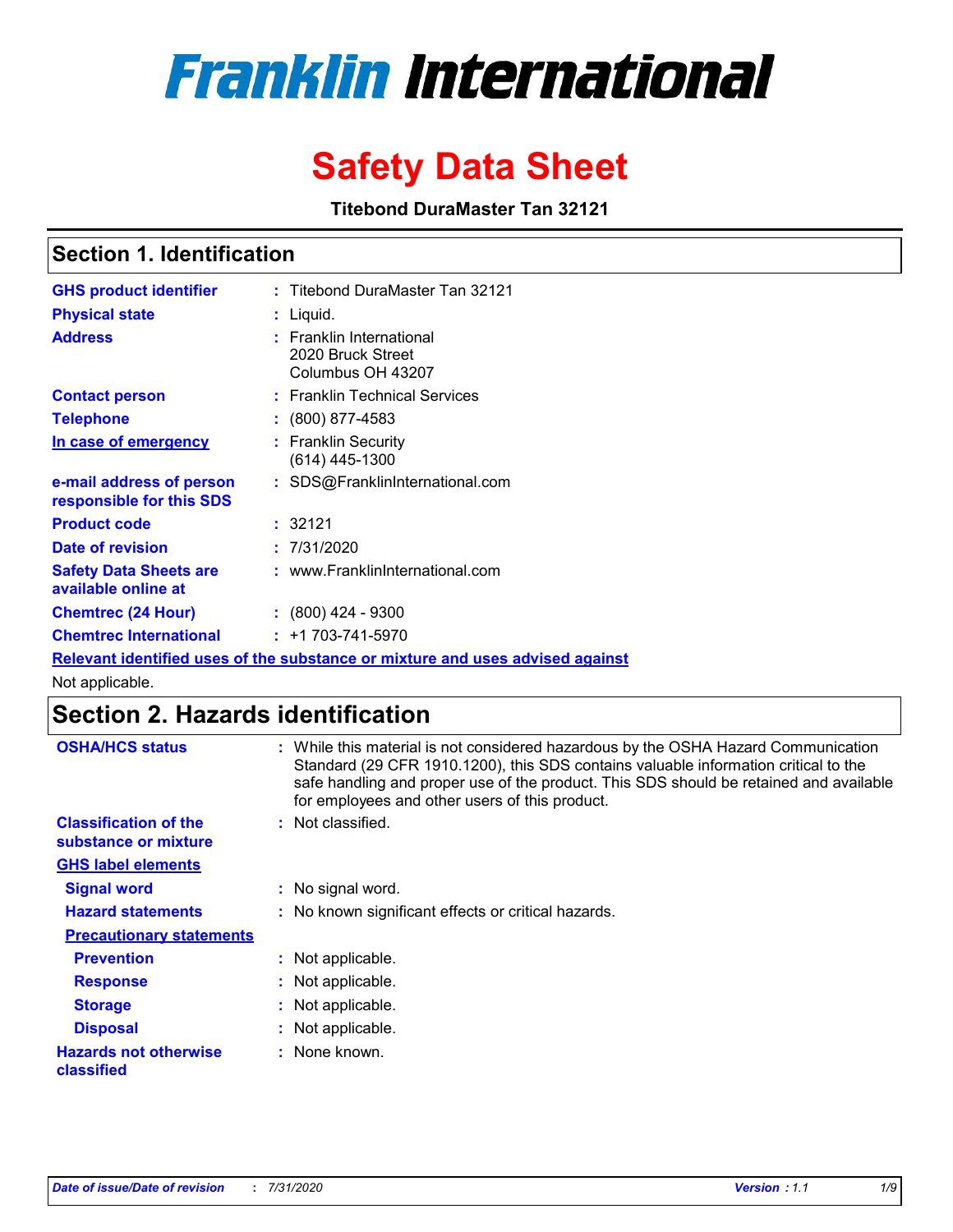## **Section 3. Composition/information on ingredients**

**Substance/mixture :** Mixture

Any concentration shown as a range is to protect confidentiality or is due to batch variation.

**There are no ingredients present which, within the current knowledge of the supplier and in the concentrations applicable, are classified as hazardous to health or the environment and hence require reporting in this section. Occupational exposure limits, if available, are listed in Section 8.**

## **Section 4. First aid measures**

| <b>Description of necessary first aid measures</b>        |                                                                                                                                                                                                                                                                                                                                                |
|-----------------------------------------------------------|------------------------------------------------------------------------------------------------------------------------------------------------------------------------------------------------------------------------------------------------------------------------------------------------------------------------------------------------|
| <b>Eye contact</b>                                        | : Immediately flush eyes with plenty of water, occasionally lifting the upper and lower<br>eyelids. Check for and remove any contact lenses. Get medical attention if irritation<br>occurs.                                                                                                                                                    |
| <b>Inhalation</b>                                         | : Remove victim to fresh air and keep at rest in a position comfortable for breathing. Get<br>medical attention if needed.                                                                                                                                                                                                                     |
| <b>Skin contact</b>                                       | : Flush contaminated skin with plenty of water. Remove contaminated clothing and<br>shoes. Get medical attention if needed.                                                                                                                                                                                                                    |
| <b>Ingestion</b>                                          | : Wash out mouth with water. Remove victim to fresh air and keep at rest in a position<br>comfortable for breathing. If material has been swallowed and the exposed person is<br>conscious, give small quantities of water to drink. Do not induce vomiting unless<br>directed to do so by medical personnel. Get medical attention if needed. |
| <b>Most important symptoms/effects, acute and delayed</b> |                                                                                                                                                                                                                                                                                                                                                |
| <b>Potential acute health effects</b>                     |                                                                                                                                                                                                                                                                                                                                                |
| Eye contact                                               | : This product may irritate eyes upon contact.                                                                                                                                                                                                                                                                                                 |
| <b>Inhalation</b>                                         | : No known significant effects or critical hazards.                                                                                                                                                                                                                                                                                            |
| <b>Skin contact</b>                                       | : No known significant effects or critical hazards.                                                                                                                                                                                                                                                                                            |
| <b>Ingestion</b>                                          | : No known significant effects or critical hazards.                                                                                                                                                                                                                                                                                            |
| <b>Over-exposure signs/symptoms</b>                       |                                                                                                                                                                                                                                                                                                                                                |
| <b>Eye contact</b>                                        | : No specific data.                                                                                                                                                                                                                                                                                                                            |
| <b>Inhalation</b>                                         | : No specific data.                                                                                                                                                                                                                                                                                                                            |
| <b>Skin contact</b>                                       | : No specific data.                                                                                                                                                                                                                                                                                                                            |
| <b>Ingestion</b>                                          | : No specific data.                                                                                                                                                                                                                                                                                                                            |
|                                                           | Indication of immediate medical attention and special treatment needed, if necessary                                                                                                                                                                                                                                                           |
| <b>Notes to physician</b>                                 | : Treat symptomatically. Contact poison treatment specialist immediately if large<br>quantities have been ingested or inhaled.                                                                                                                                                                                                                 |
| <b>Specific treatments</b>                                | : No specific treatment.                                                                                                                                                                                                                                                                                                                       |
| <b>Protection of first-aiders</b>                         | : No action shall be taken involving any personal risk or without suitable training.                                                                                                                                                                                                                                                           |
|                                                           |                                                                                                                                                                                                                                                                                                                                                |

**See toxicological information (Section 11)**

## **Section 5. Fire-fighting measures**

| <b>Extinguishing media</b>                           |                                                                                       |
|------------------------------------------------------|---------------------------------------------------------------------------------------|
| <b>Suitable extinguishing</b><br>media               | : Use an extinguishing agent suitable for the surrounding fire.                       |
| <b>Unsuitable extinguishing</b><br>media             | : None known.                                                                         |
| <b>Specific hazards arising</b><br>from the chemical | : In a fire or if heated, a pressure increase will occur and the container may burst. |
| <b>Hazardous thermal</b><br>decomposition products   | : No specific data.                                                                   |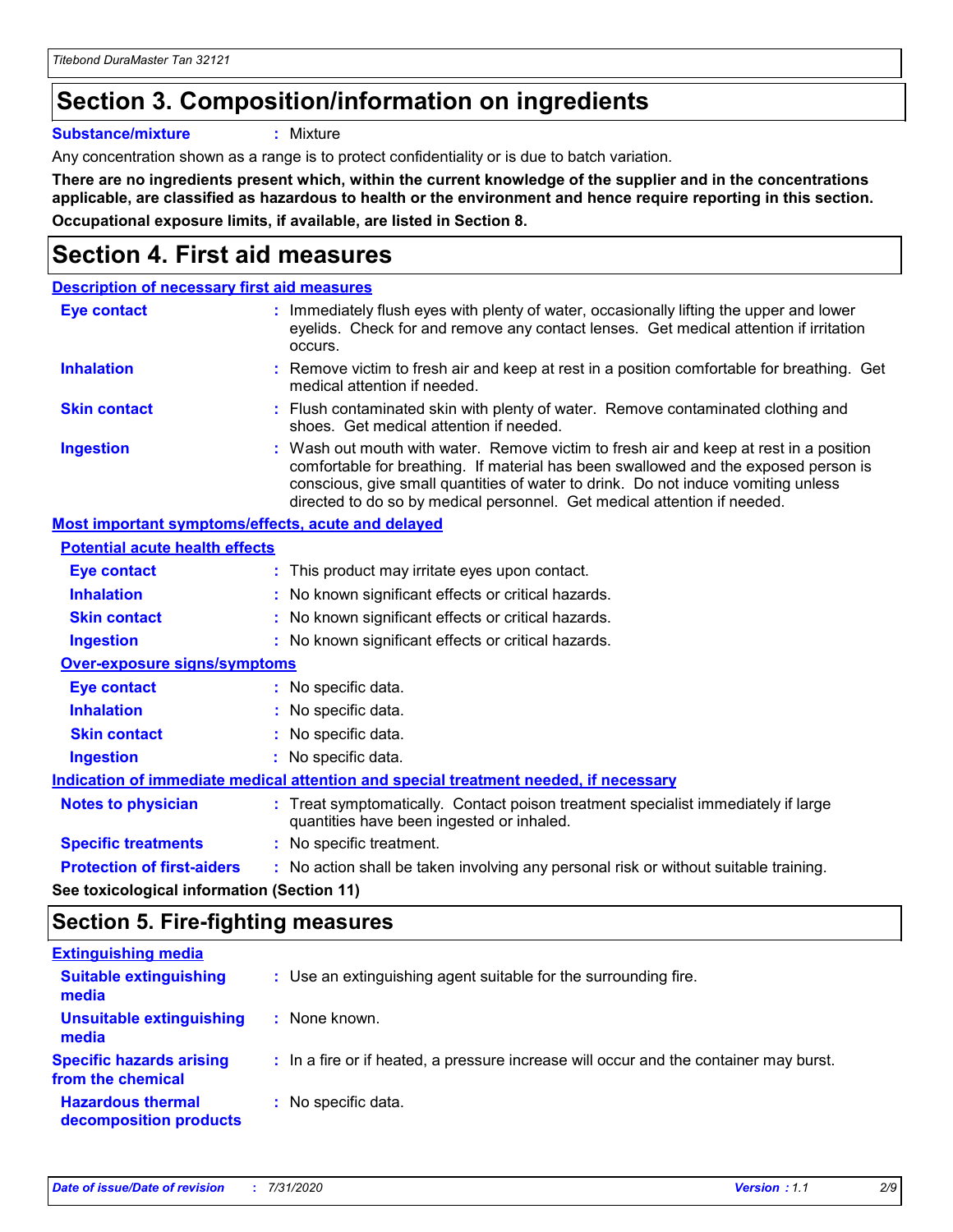## **Section 5. Fire-fighting measures**

| <b>Special protective actions</b><br>for fire-fighters   | : Promptly isolate the scene by removing all persons from the vicinity of the incident if<br>there is a fire. No action shall be taken involving any personal risk or without suitable<br>training. |
|----------------------------------------------------------|-----------------------------------------------------------------------------------------------------------------------------------------------------------------------------------------------------|
| <b>Special protective</b><br>equipment for fire-fighters | : Fire-fighters should wear appropriate protective equipment and self-contained breathing<br>apparatus (SCBA) with a full face-piece operated in positive pressure mode.                            |

## **Section 6. Accidental release measures**

|                                                              | <b>Personal precautions, protective equipment and emergency procedures</b> |                                                                                                                                                                                                                                                                                                                                                                                                                                                                                                                                                                                            |  |
|--------------------------------------------------------------|----------------------------------------------------------------------------|--------------------------------------------------------------------------------------------------------------------------------------------------------------------------------------------------------------------------------------------------------------------------------------------------------------------------------------------------------------------------------------------------------------------------------------------------------------------------------------------------------------------------------------------------------------------------------------------|--|
| <b>For non-emergency</b><br>personnel                        |                                                                            | : No action shall be taken involving any personal risk or without suitable training.<br>Evacuate surrounding areas. Keep unnecessary and unprotected personnel from<br>entering. Do not touch or walk through spilled material. Put on appropriate personal<br>protective equipment.                                                                                                                                                                                                                                                                                                       |  |
| For emergency responders                                     |                                                                            | : If specialized clothing is required to deal with the spillage, take note of any information in<br>Section 8 on suitable and unsuitable materials. See also the information in "For non-<br>emergency personnel".                                                                                                                                                                                                                                                                                                                                                                         |  |
| <b>Environmental precautions</b>                             |                                                                            | : Avoid dispersal of spilled material and runoff and contact with soil, waterways, drains<br>and sewers. Inform the relevant authorities if the product has caused environmental<br>pollution (sewers, waterways, soil or air).                                                                                                                                                                                                                                                                                                                                                            |  |
| <b>Methods and materials for containment and cleaning up</b> |                                                                            |                                                                                                                                                                                                                                                                                                                                                                                                                                                                                                                                                                                            |  |
| <b>Small spill</b>                                           |                                                                            | : Stop leak if without risk. Move containers from spill area. Dilute with water and mop up<br>if water-soluble. Alternatively, or if water-insoluble, absorb with an inert dry material and<br>place in an appropriate waste disposal container. Dispose of via a licensed waste<br>disposal contractor.                                                                                                                                                                                                                                                                                   |  |
| <b>Large spill</b>                                           |                                                                            | : Stop leak if without risk. Move containers from spill area. Prevent entry into sewers,<br>water courses, basements or confined areas. Wash spillages into an effluent treatment<br>plant or proceed as follows. Contain and collect spillage with non-combustible,<br>absorbent material e.g. sand, earth, vermiculite or diatomaceous earth and place in<br>container for disposal according to local regulations (see Section 13). Dispose of via a<br>licensed waste disposal contractor. Note: see Section 1 for emergency contact<br>information and Section 13 for waste disposal. |  |
|                                                              |                                                                            |                                                                                                                                                                                                                                                                                                                                                                                                                                                                                                                                                                                            |  |

## **Section 7. Handling and storage**

#### **Precautions for safe handling**

| <b>Protective measures</b>                                                | : Put on appropriate personal protective equipment (see Section 8).                                                                                                                                                                                                                                                                                                                                                                                                                                                                                                                                                                                      |
|---------------------------------------------------------------------------|----------------------------------------------------------------------------------------------------------------------------------------------------------------------------------------------------------------------------------------------------------------------------------------------------------------------------------------------------------------------------------------------------------------------------------------------------------------------------------------------------------------------------------------------------------------------------------------------------------------------------------------------------------|
| <b>Advice on general</b><br>occupational hygiene                          | : Eating, drinking and smoking should be prohibited in areas where this material is<br>handled, stored and processed. Workers should wash hands and face before eating,<br>drinking and smoking. Remove contaminated clothing and protective equipment before<br>entering eating areas. See also Section 8 for additional information on hygiene<br>measures.                                                                                                                                                                                                                                                                                            |
| <b>Conditions for safe storage,</b><br>including any<br>incompatibilities | Store between the following temperatures: 5 to 38°C (41 to 100.4°F). Store in<br>accordance with local regulations. Store in original container protected from direct<br>sunlight in a dry, cool and well-ventilated area, away from incompatible materials (see<br>Section 10) and food and drink. Keep container tightly closed and sealed until ready for<br>use. Containers that have been opened must be carefully resealed and kept upright to<br>prevent leakage. Do not store in unlabeled containers. Use appropriate containment to<br>avoid environmental contamination. See Section 10 for incompatible materials before<br>handling or use. |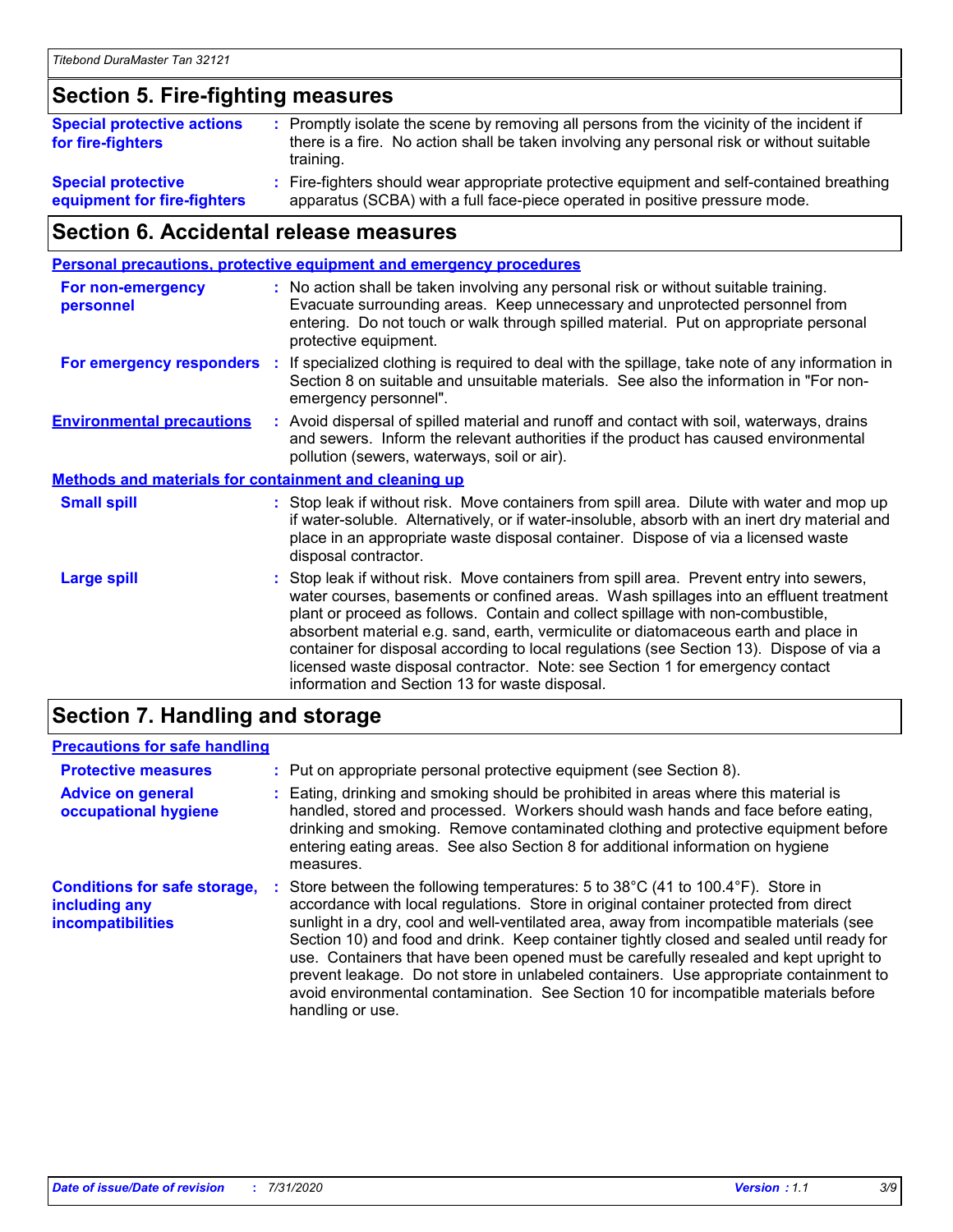## **Section 8. Exposure controls/personal protection**

#### **Control parameters**

| <b>Occupational exposure limits</b>              |                                                                                                                                                                                                                                                                                                                                                                                                   |
|--------------------------------------------------|---------------------------------------------------------------------------------------------------------------------------------------------------------------------------------------------------------------------------------------------------------------------------------------------------------------------------------------------------------------------------------------------------|
| None.                                            |                                                                                                                                                                                                                                                                                                                                                                                                   |
| <b>Appropriate engineering</b><br>controls       | : Good general ventilation should be sufficient to control worker exposure to airborne<br>contaminants.                                                                                                                                                                                                                                                                                           |
| <b>Environmental exposure</b><br><b>controls</b> | : Emissions from ventilation or work process equipment should be checked to ensure<br>they comply with the requirements of environmental protection legislation. In some<br>cases, fume scrubbers, filters or engineering modifications to the process equipment<br>will be necessary to reduce emissions to acceptable levels.                                                                   |
| <b>Individual protection measures</b>            |                                                                                                                                                                                                                                                                                                                                                                                                   |
| <b>Hygiene measures</b>                          | : Wash hands, forearms and face thoroughly after handling chemical products, before<br>eating, smoking and using the lavatory and at the end of the working period.<br>Appropriate techniques should be used to remove potentially contaminated clothing.<br>Wash contaminated clothing before reusing. Ensure that eyewash stations and safety<br>showers are close to the workstation location. |
| <b>Eye/face protection</b>                       | : Safety eyewear complying with an approved standard should be used when a risk<br>assessment indicates this is necessary to avoid exposure to liquid splashes, mists,<br>gases or dusts. If contact is possible, the following protection should be worn, unless<br>the assessment indicates a higher degree of protection: safety glasses with side-<br>shields.                                |
| <b>Skin protection</b>                           |                                                                                                                                                                                                                                                                                                                                                                                                   |
| <b>Hand protection</b>                           | : Chemical-resistant, impervious gloves complying with an approved standard should be<br>worn at all times when handling chemical products if a risk assessment indicates this is<br>necessary.                                                                                                                                                                                                   |
| <b>Body protection</b>                           | : Personal protective equipment for the body should be selected based on the task being<br>performed and the risks involved and should be approved by a specialist before<br>handling this product.                                                                                                                                                                                               |
| <b>Other skin protection</b>                     | : Appropriate footwear and any additional skin protection measures should be selected<br>based on the task being performed and the risks involved and should be approved by a<br>specialist before handling this product.                                                                                                                                                                         |
| <b>Respiratory protection</b>                    | : Based on the hazard and potential for exposure, select a respirator that meets the<br>appropriate standard or certification. Respirators must be used according to a<br>respiratory protection program to ensure proper fitting, training, and other important<br>aspects of use.                                                                                                               |

## **Section 9. Physical and chemical properties**

| <b>Appearance</b>                                                       |                                               |
|-------------------------------------------------------------------------|-----------------------------------------------|
| <b>Physical state</b>                                                   | : Liquid. [Paste.]                            |
| <b>Color</b>                                                            | $:$ Tan. [Dark]                               |
| Odor                                                                    | : Characteristic. [Slight]                    |
| <b>Odor threshold</b>                                                   | $:$ Not available.                            |
| рH                                                                      | $: 6.5 \text{ to } 8$                         |
| <b>Melting point</b>                                                    | $:$ Not available.                            |
| <b>Boiling point</b>                                                    | : $100^{\circ}$ C (212 $^{\circ}$ F)          |
| <b>Flash point</b>                                                      | : Closed cup: >93.333°C (>200°F) [Setaflash.] |
| <b>Evaporation rate</b>                                                 | : Not available.                              |
| <b>Flammability (solid, gas)</b>                                        | : Not available.                              |
| <b>Lower and upper explosive : Not available.</b><br>(flammable) limits |                                               |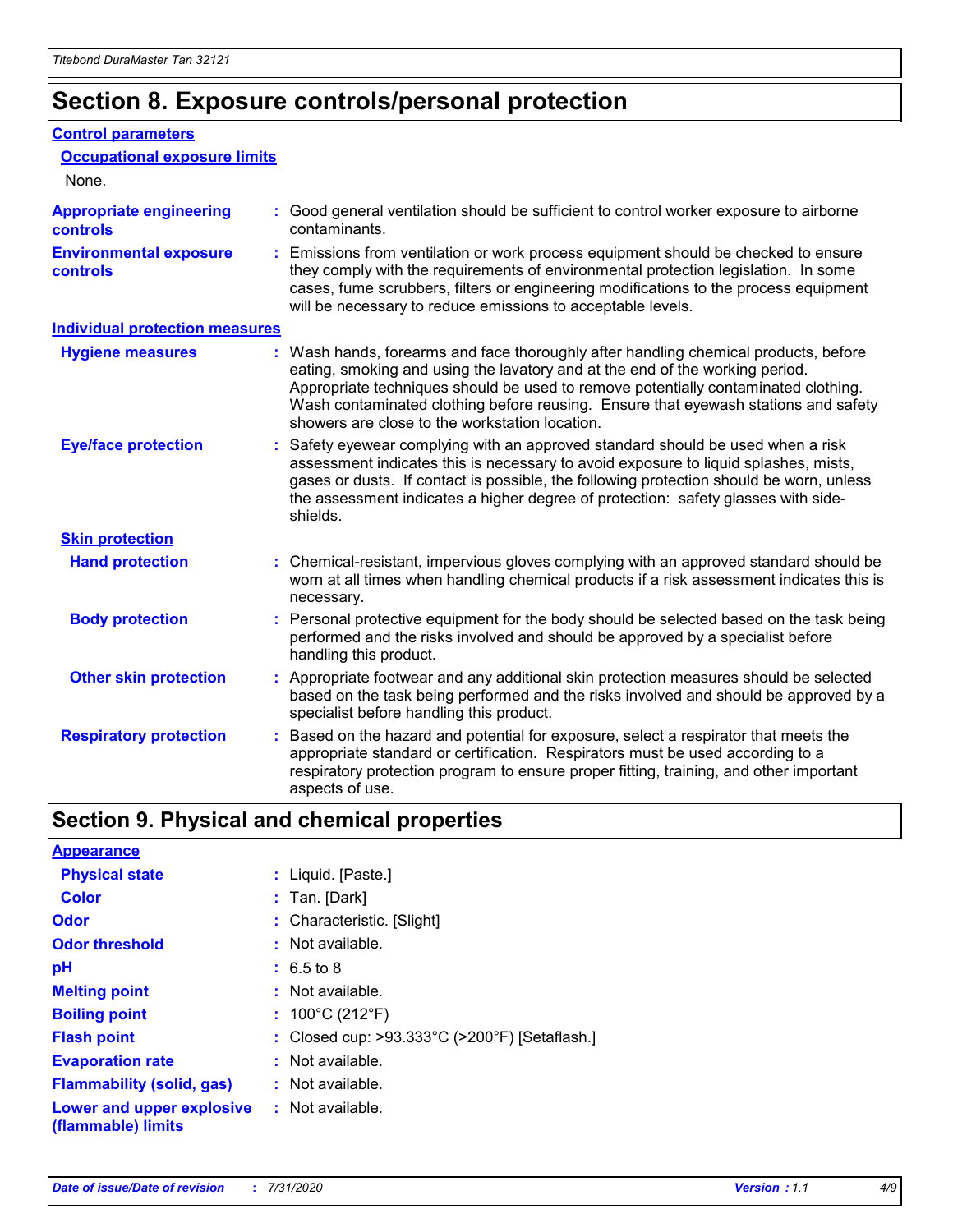## **Section 9. Physical and chemical properties**

| <b>VOC (less water, less)</b><br>exempt solvents) | $: 4$ g/l                                                                     |
|---------------------------------------------------|-------------------------------------------------------------------------------|
|                                                   | Not available.                                                                |
| <b>Vapor density</b>                              | : Not available.                                                              |
| <b>Relative density</b>                           | : 1.3                                                                         |
| <b>Solubility</b>                                 | : Very slightly soluble in the following materials: cold water and hot water. |
| <b>Solubility in water</b>                        | : Not available.                                                              |
| <b>Partition coefficient: n-</b><br>octanol/water | : Not available.                                                              |
| <b>Auto-ignition temperature</b>                  | : Not available.                                                              |
| <b>Decomposition temperature</b>                  | : Not available.                                                              |
| <b>Viscosity</b>                                  | : Not available.                                                              |

## **Section 10. Stability and reactivity**

| <b>Reactivity</b>                            | : No specific test data related to reactivity available for this product or its ingredients.              |
|----------------------------------------------|-----------------------------------------------------------------------------------------------------------|
| <b>Chemical stability</b>                    | : The product is stable.                                                                                  |
| <b>Possibility of hazardous</b><br>reactions | : Under normal conditions of storage and use, hazardous reactions will not occur.                         |
| <b>Conditions to avoid</b>                   | : No specific data.                                                                                       |
| <b>Incompatible materials</b>                | : No specific data.                                                                                       |
| <b>Hazardous decomposition</b><br>products   | : Under normal conditions of storage and use, hazardous decomposition products should<br>not be produced. |

## **Section 11. Toxicological information**

#### **Information on toxicological effects**

#### **Acute toxicity**

Not available.

#### **Irritation/Corrosion**

Not available.

#### **Sensitization**

Not available.

#### **Mutagenicity**

Not available.

#### **Carcinogenicity**

Not available.

#### **Reproductive toxicity**

Not available.

## **Teratogenicity**

Not available.

#### **Specific target organ toxicity (single exposure)**

Not available.

#### **Specific target organ toxicity (repeated exposure)** Not available.

#### **Aspiration hazard**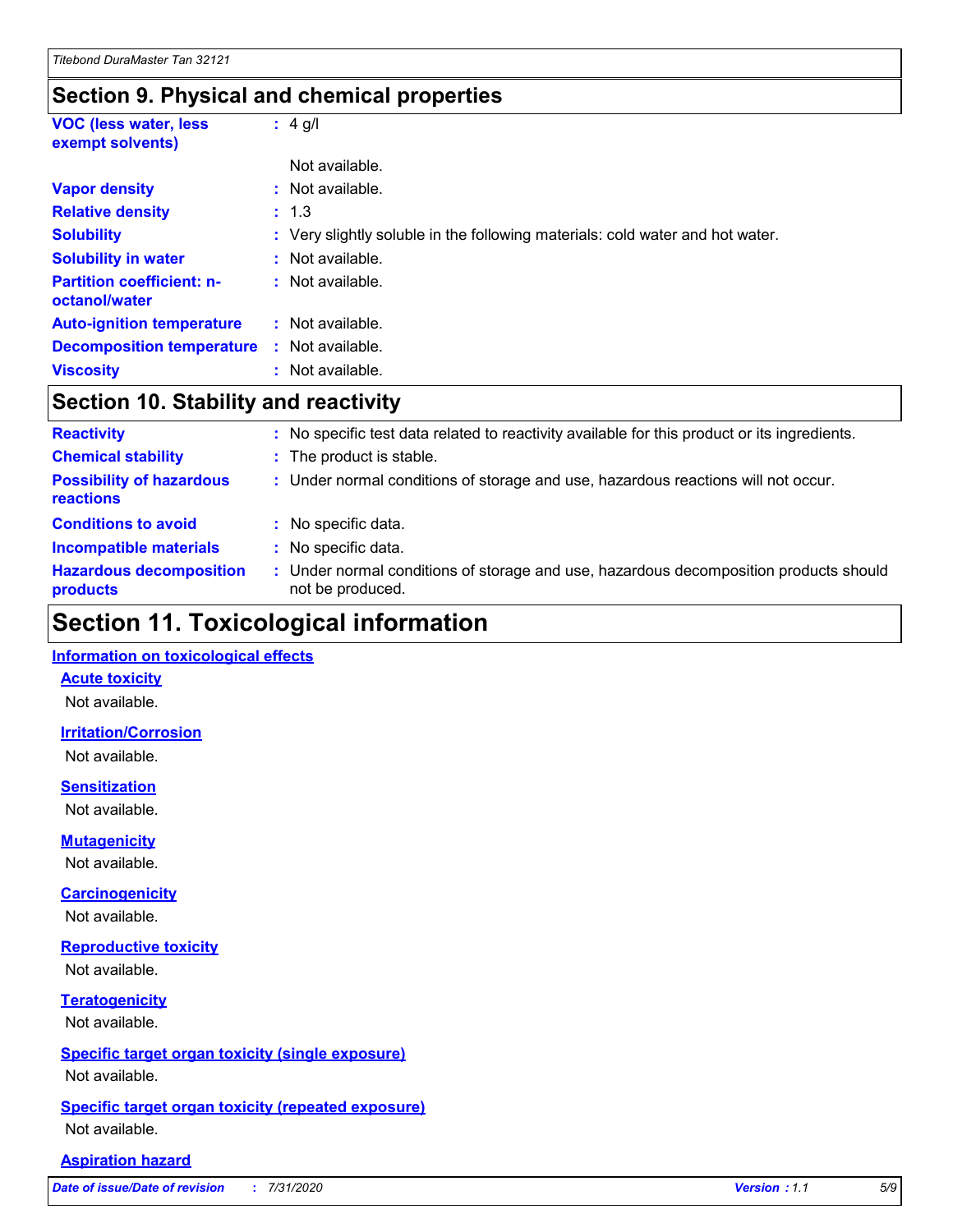## **Section 11. Toxicological information**

| Not available.                                         |                                                                                          |
|--------------------------------------------------------|------------------------------------------------------------------------------------------|
| <b>Information on the likely</b><br>routes of exposure | : Not available.                                                                         |
| <b>Potential acute health effects</b>                  |                                                                                          |
| <b>Eye contact</b>                                     | This product may irritate eyes upon contact.<br>÷.                                       |
| <b>Inhalation</b>                                      | No known significant effects or critical hazards.                                        |
| <b>Skin contact</b>                                    | No known significant effects or critical hazards.                                        |
| <b>Ingestion</b>                                       | : No known significant effects or critical hazards.                                      |
|                                                        | <b>Symptoms related to the physical, chemical and toxicological characteristics</b>      |
| <b>Eye contact</b>                                     | : No specific data.                                                                      |
| <b>Inhalation</b>                                      | : No specific data.                                                                      |
| <b>Skin contact</b>                                    | : No specific data.                                                                      |
| <b>Ingestion</b>                                       | : No specific data.                                                                      |
|                                                        | Delayed and immediate effects and also chronic effects from short and long term exposure |
| <b>Short term exposure</b>                             |                                                                                          |
| <b>Potential immediate</b><br>effects                  | : Not available.                                                                         |
| <b>Potential delayed effects</b>                       | : Not available.                                                                         |
| <b>Long term exposure</b>                              |                                                                                          |
| <b>Potential immediate</b><br>effects                  | : Not available.                                                                         |
| <b>Potential delayed effects</b>                       | : Not available.                                                                         |
| <b>Potential chronic health effects</b>                |                                                                                          |
| Not available.                                         |                                                                                          |
| <b>General</b>                                         | : No known significant effects or critical hazards.                                      |
| <b>Carcinogenicity</b>                                 | : No known significant effects or critical hazards.                                      |
| <b>Mutagenicity</b>                                    | No known significant effects or critical hazards.                                        |
| <b>Teratogenicity</b>                                  | No known significant effects or critical hazards.                                        |
| <b>Developmental effects</b>                           | No known significant effects or critical hazards.                                        |
| <b>Fertility effects</b>                               | No known significant effects or critical hazards.                                        |
| <b>Numerical measures of toxicity</b>                  |                                                                                          |
| <b>Acute toxicity estimates</b>                        |                                                                                          |

Not available.

## **Section 12. Ecological information**

|                                                         | ັ                                                   |              |     |
|---------------------------------------------------------|-----------------------------------------------------|--------------|-----|
| <b>Toxicity</b>                                         |                                                     |              |     |
| Not available.                                          |                                                     |              |     |
| <b>Persistence and degradability</b>                    |                                                     |              |     |
| Not available.                                          |                                                     |              |     |
| <b>Bioaccumulative potential</b>                        |                                                     |              |     |
| Not available.                                          |                                                     |              |     |
| <b>Mobility in soil</b>                                 |                                                     |              |     |
| <b>Soil/water partition</b><br><b>coefficient (Koc)</b> | : Not available.                                    |              |     |
| <b>Other adverse effects</b>                            | : No known significant effects or critical hazards. |              |     |
| <b>Date of issue/Date of revision</b>                   | 7/31/2020<br>t.                                     | Version: 1.1 | 6/9 |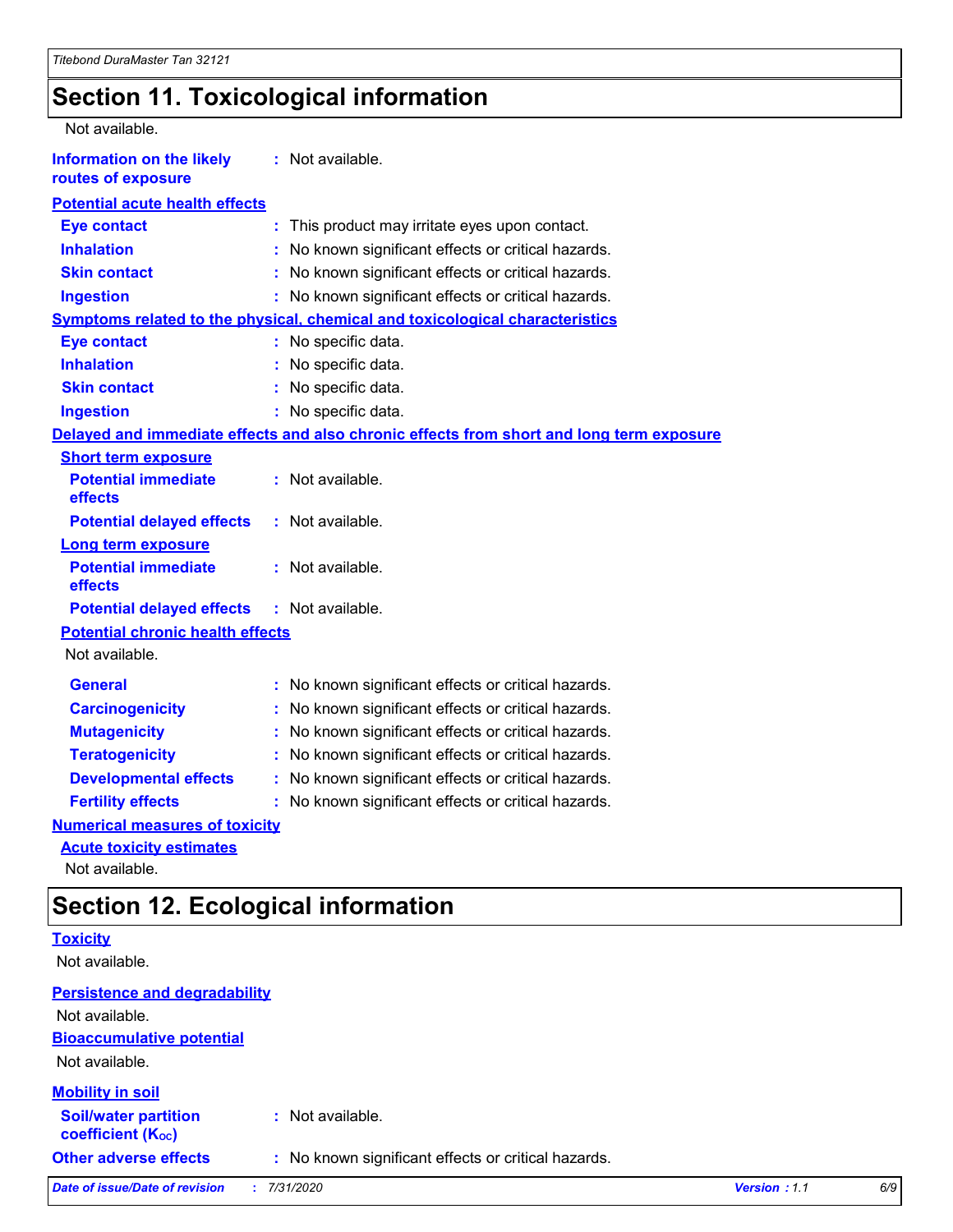## **Section 13. Disposal considerations**

#### **Disposal methods :**

The generation of waste should be avoided or minimized wherever possible. Disposal of this product, solutions and any by-products should at all times comply with the requirements of environmental protection and waste disposal legislation and any regional local authority requirements. Dispose of surplus and non-recyclable products via a licensed waste disposal contractor. Waste should not be disposed of untreated to the sewer unless fully compliant with the requirements of all authorities with jurisdiction. Waste packaging should be recycled. Incineration or landfill should only be considered when recycling is not feasible. This material and its container must be disposed of in a safe way. Empty containers or liners may retain some product residues. Avoid dispersal of spilled material and runoff and contact with soil, waterways, drains and sewers.

## **Section 14. Transport information**

|                                      | <b>DOT</b><br><b>Classification</b> | <b>TDG</b><br><b>Classification</b> | <b>Mexico</b><br><b>Classification</b> | <b>ADR/RID</b>           | <b>IMDG</b>              | <b>IATA</b>              |
|--------------------------------------|-------------------------------------|-------------------------------------|----------------------------------------|--------------------------|--------------------------|--------------------------|
| <b>UN number</b>                     | Not regulated.                      | Not regulated.                      | Not regulated.                         | Not regulated.           | Not regulated.           | Not regulated.           |
| <b>UN proper</b><br>shipping name    | $\overline{\phantom{0}}$            | $\qquad \qquad \blacksquare$        |                                        |                          |                          | $\blacksquare$           |
| <b>Transport</b><br>hazard class(es) | $\overline{\phantom{a}}$            | $\overline{\phantom{a}}$            | $\overline{\phantom{a}}$               | $\overline{\phantom{a}}$ | $\overline{\phantom{a}}$ | $\overline{\phantom{0}}$ |
| <b>Packing group</b>                 | $\overline{\phantom{a}}$            |                                     |                                        |                          |                          | -                        |
| <b>Environmental</b><br>hazards      | No.                                 | No.                                 | No.                                    | No.                      | No.                      | No.                      |

## **Section 15. Regulatory information**

#### **U.S. Federal regulations SARA 302/304** No products were found. **Composition/information on ingredients**

#### **SARA 304 RQ :** Not applicable.

## **SARA 311/312**

**Classification :** Not applicable.

#### **Composition/information on ingredients**

No products were found.

| <b>State regulations</b> |       |
|--------------------------|-------|
| <b>Massachusetts</b>     | : Non |
| <b>New York</b>          | : Nor |

**ne of the components are listed.** 

- **ne of the components are listed.**
- **New Jersey :** None of the components are listed.
- **Pennsylvania :** None of the components are listed.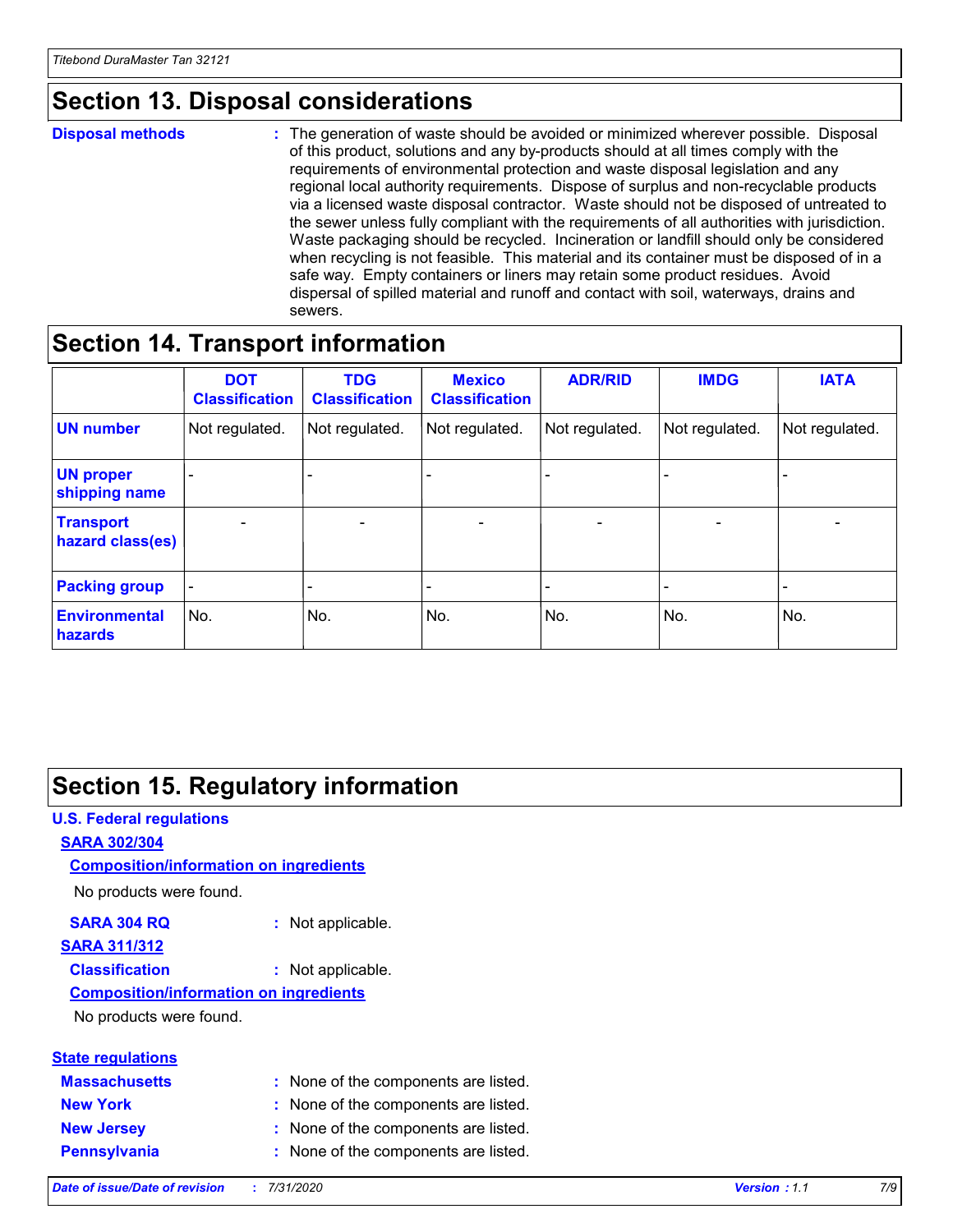## **Section 15. Regulatory information**

#### **California Prop. 65**

This product does not require a Safe Harbor warning under California Prop. 65.

#### **International regulations**

**Chemical Weapon Convention List Schedules I, II & III Chemicals**

Not listed.

#### **Montreal Protocol**

Not listed.

**Stockholm Convention on Persistent Organic Pollutants** Not listed.

**UNECE Aarhus Protocol on POPs and Heavy Metals**

Not listed.

#### **Inventory list**

**China :** Not determined.

**United States TSCA 8(b) inventory**

**:** All components are active or exempted.

## **Section 16. Other information**

**Hazardous Material Information System (U.S.A.)**



**Caution: HMIS® ratings are based on a 0-4 rating scale, with 0 representing minimal hazards or risks, and 4 representing significant hazards or risks. Although HMIS® ratings and the associated label are not required on SDSs or products leaving a facility under 29 CFR 1910.1200, the preparer may choose to provide them. HMIS® ratings are to be used with a fully implemented HMIS® program. HMIS® is a registered trademark and service mark of the American Coatings Association, Inc.**

**The customer is responsible for determining the PPE code for this material. For more information on HMIS® Personal Protective Equipment (PPE) codes, consult the HMIS® Implementation Manual.**

#### **National Fire Protection Association (U.S.A.)**



**Reprinted with permission from NFPA 704-2001, Identification of the Hazards of Materials for Emergency Response Copyright ©1997, National Fire Protection Association, Quincy, MA 02269. This reprinted material is not the complete and official position of the National Fire Protection Association, on the referenced subject which is represented only by the standard in its entirety.**

**Copyright ©2001, National Fire Protection Association, Quincy, MA 02269. This warning system is intended to be interpreted and applied only by properly trained individuals to identify fire, health and reactivity hazards of chemicals. The user is referred to certain limited number of chemicals with recommended classifications in NFPA 49 and NFPA 325, which would be used as a guideline only. Whether the chemicals are classified by NFPA or not, anyone using the 704 systems to classify chemicals does so at their own risk.**

#### **Procedure used to derive the classification**